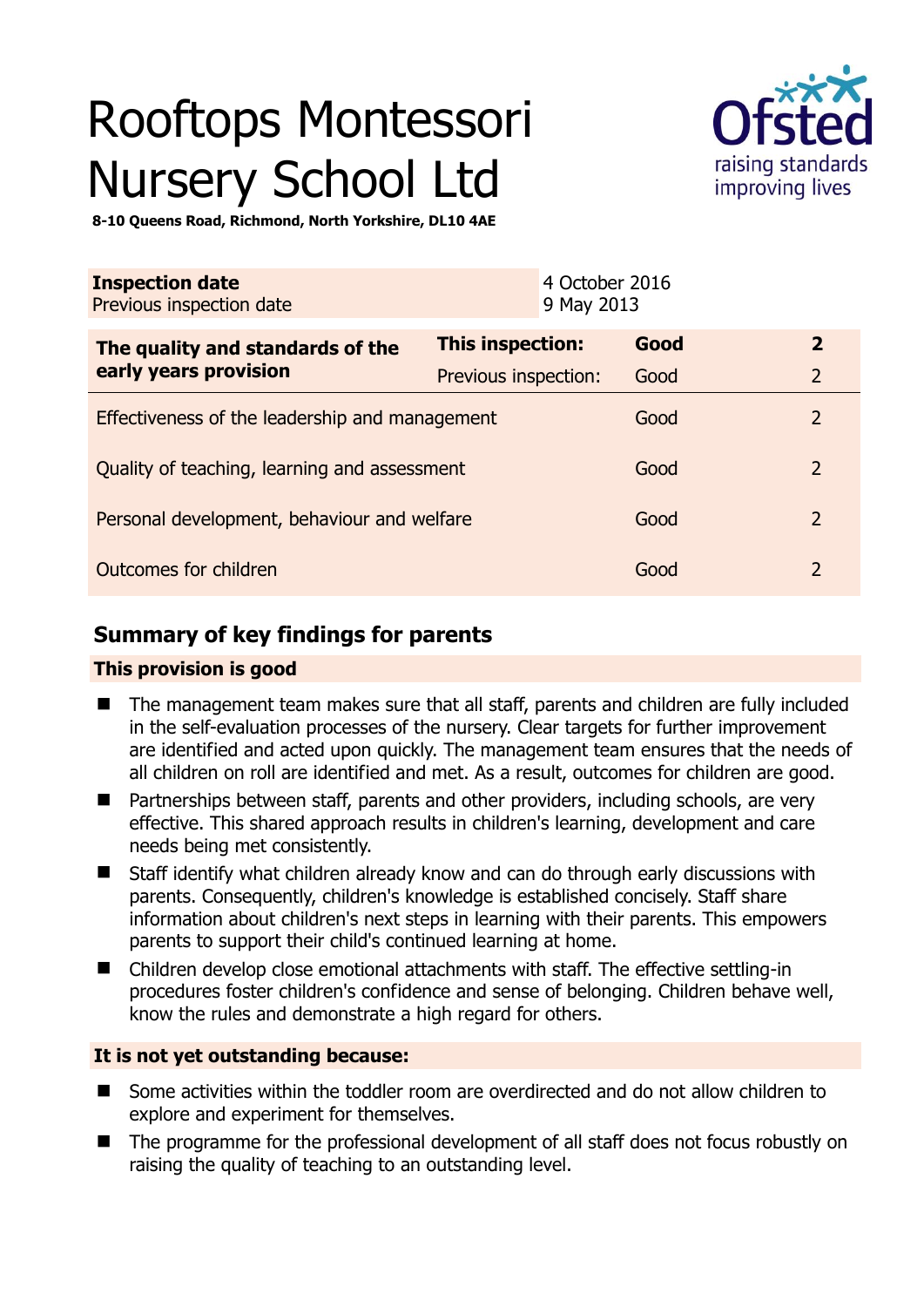## **What the setting needs to do to improve further**

#### **To further improve the quality of the early years provision the provider should:**

- develop opportunities for the youngest children to explore and experiment for themselves
- focus the programme for professional development of staff more specifically on providing them with training and support, enabling them to gain an expert knowledge of teaching and learning.

#### **Inspection activities**

- The inspector observed the quality of teaching during activities indoors and outdoors and assessed the impact this has on children's learning.
- The inspector completed a joint observation with the manager.
- The inspector held a meeting with the manager and the provider. She looked at relevant documentation, such as the self-evaluation and evidence of the suitability of staff working in the nursery.
- The inspector spoke to some parents during the inspection and took account of their views.

#### **Inspector**

Eileen Grimes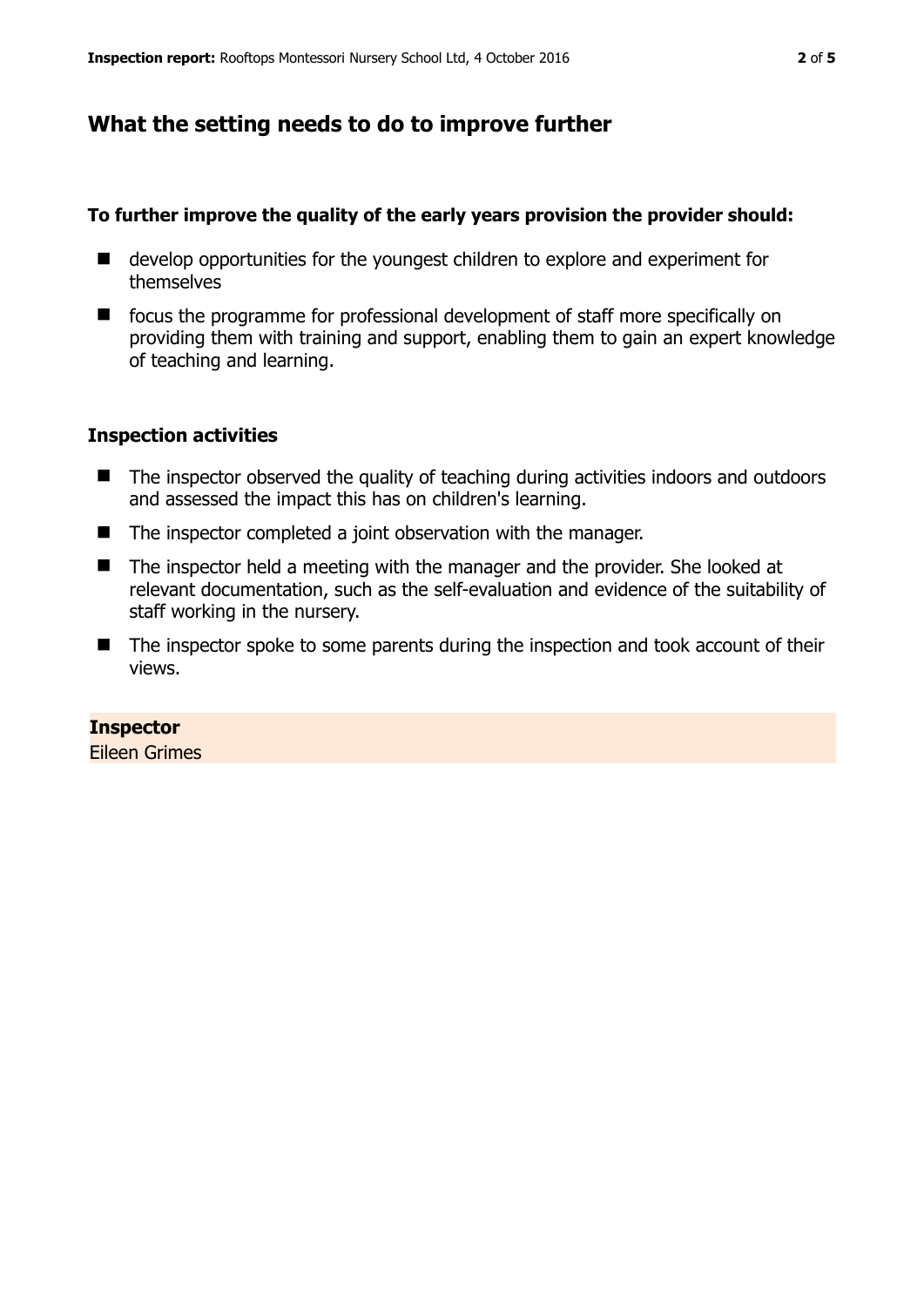# **Inspection findings**

#### **Effectiveness of the leadership and management is good**

The arrangements for safeguarding are effective. The management team and staff attend child protection training. All adults working with the children know how to identify possible signs of abuse or neglect. There are robust procedures in place to make sure that all areas used by children are checked for any possible hazards. This helps ensure children are kept safe. Overall, the management team provides staff with regular, confidential one-to-one meetings to discuss any concerns that need addressing. The manager monitors the educational programmes for children effectively. All children are progressing well in all aspects of their learning and development.

## **Quality of teaching, learning and assessment is good**

Staff, generally, provide a good range of opportunities for children to explore and investigate. Older children like to play in the mud kitchen outdoors where they use their imaginations to mix their own concoctions and potions. They use various vessels to collect and pour water down pipes as they find out how water flows downwards. Children excitedly build their own waterfall. Young children are developing empathy for living things and they care for the nursery guinea pigs. Overall, babies explore using their senses as they investigate the sand. Here, children touch and build sandcastles as staff talk to them about their environment. All children sit and listen well during story time. During such times, staff use various character voices to keep children's interest and engagement. Children become excited and call out as they predict what happens at the end of the story. All children are provided with lots of opportunities to practise their early writing skills. They use paints and chalks in the outdoor areas and crayons and pencils inside. Children are well supported by staff who talk to them about their own creations. They are praised for their efforts and are encouraged to keep trying as they play. Children enjoy a range of visitors to the nursery to help them to learn about the wider world. They are prepared well for the move on to school.

#### **Personal development, behaviour and welfare are good**

Staff talk to children during mealtimes about food that is good or not so good for them. Children are provided with a healthy, balanced diet. Children take manageable risks in their play under the close supervision of the staff. They climb, balance and chase one another around the garden areas. This builds on children's confidence and their 'can do' attitude to learning. Children learn about the importance of a healthy lifestyle. They are supported in their learning by staff who are warm and caring towards them. Staff are strong role models. They encourage children to keep trying through consistent praise during their play.

## **Outcomes for children are good**

Children, overall, make independent choices from the broad range of accessible equipment and resources around them. They confidently share and take turns with one another. All children, including those in receipt of funding, make good progress in their learning and development.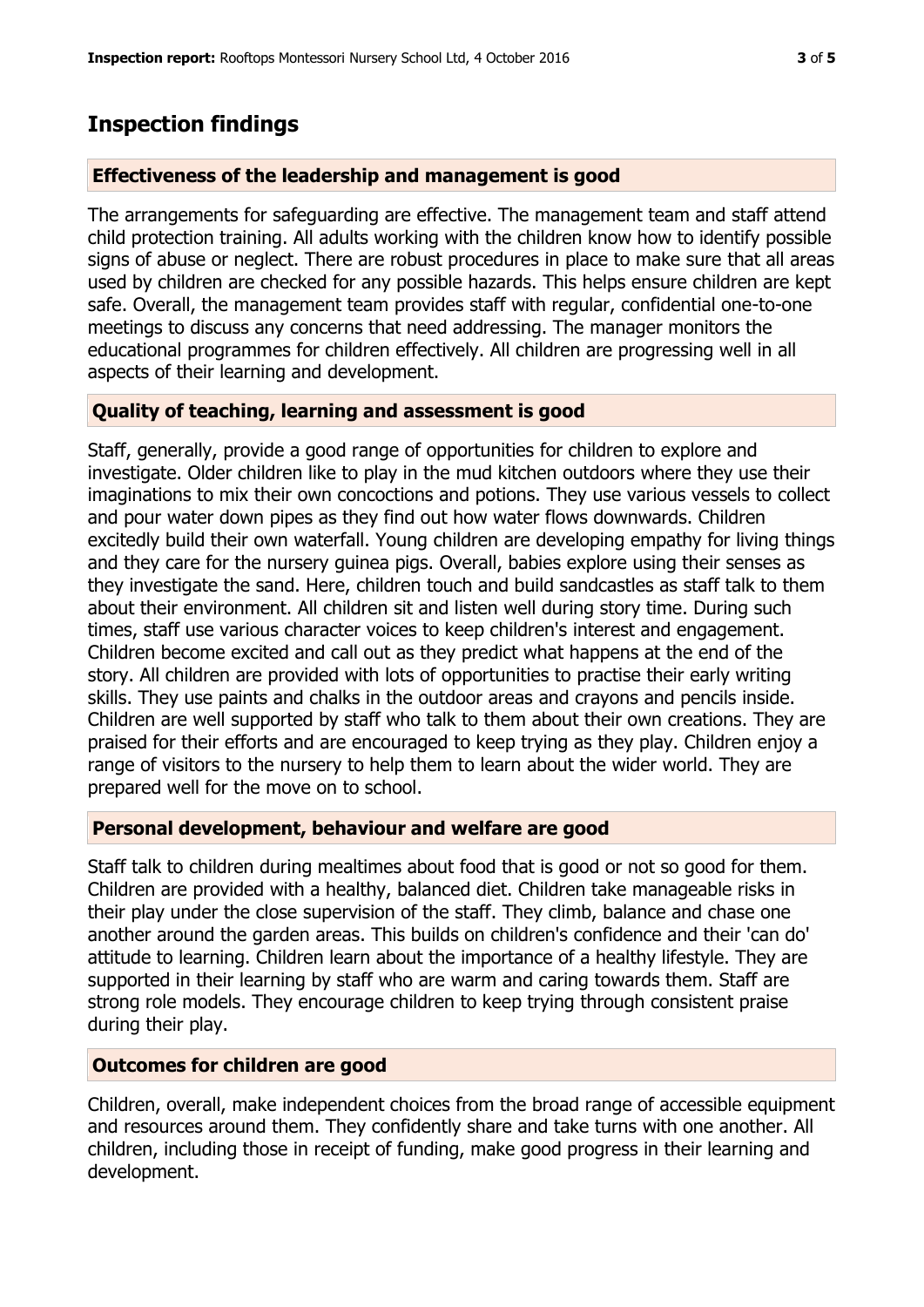# **Setting details**

| Unique reference number                             | EY456044                                               |  |  |
|-----------------------------------------------------|--------------------------------------------------------|--|--|
| <b>Local authority</b>                              | North Yorkshire                                        |  |  |
| <b>Inspection number</b>                            | 1066485                                                |  |  |
| <b>Type of provision</b>                            | Full-time provision                                    |  |  |
| Day care type                                       | Childcare - Non-Domestic                               |  |  |
| <b>Registers</b>                                    | Early Years Register, Compulsory Childcare<br>Register |  |  |
| Age range of children                               | $0 - 8$                                                |  |  |
| <b>Total number of places</b>                       | 40                                                     |  |  |
| Number of children on roll                          | 78                                                     |  |  |
| Name of registered person                           | Rooftops Montessori Nursery School Limited             |  |  |
| <b>Registered person unique</b><br>reference number | RP909329                                               |  |  |
| <b>Date of previous inspection</b>                  | 9 May 2013                                             |  |  |
| <b>Telephone number</b>                             | 01748 823667                                           |  |  |

Rooftops Montessori Nursery School Ltd was registered in 2012. The nursery employs 13 members of childcare staff. Of these, 11 hold appropriate early years qualifications at level 3 or above. The nursery opens from Monday to Friday, all year round. Sessions are from 8am until 6pm. The nursery provides funded early education for two-, three- and fouryear-old children.

This inspection was carried out by Ofsted under sections 49 and 50 of the Childcare Act 2006 on the quality and standards of provision that is registered on the Early Years Register. The registered person must ensure that this provision complies with the statutory framework for children's learning, development and care, known as the early years foundation stage.

Any complaints about the inspection or the report should be made following the procedures set out in the guidance 'Complaints procedure: raising concerns and making complaints about Ofsted', which is available from Ofsted's website: www.gov.uk/government/organisations/ofsted. If you would like Ofsted to send you a copy of the guidance, please telephone 0300 123 4234, or email enquiries@ofsted.gov.uk.